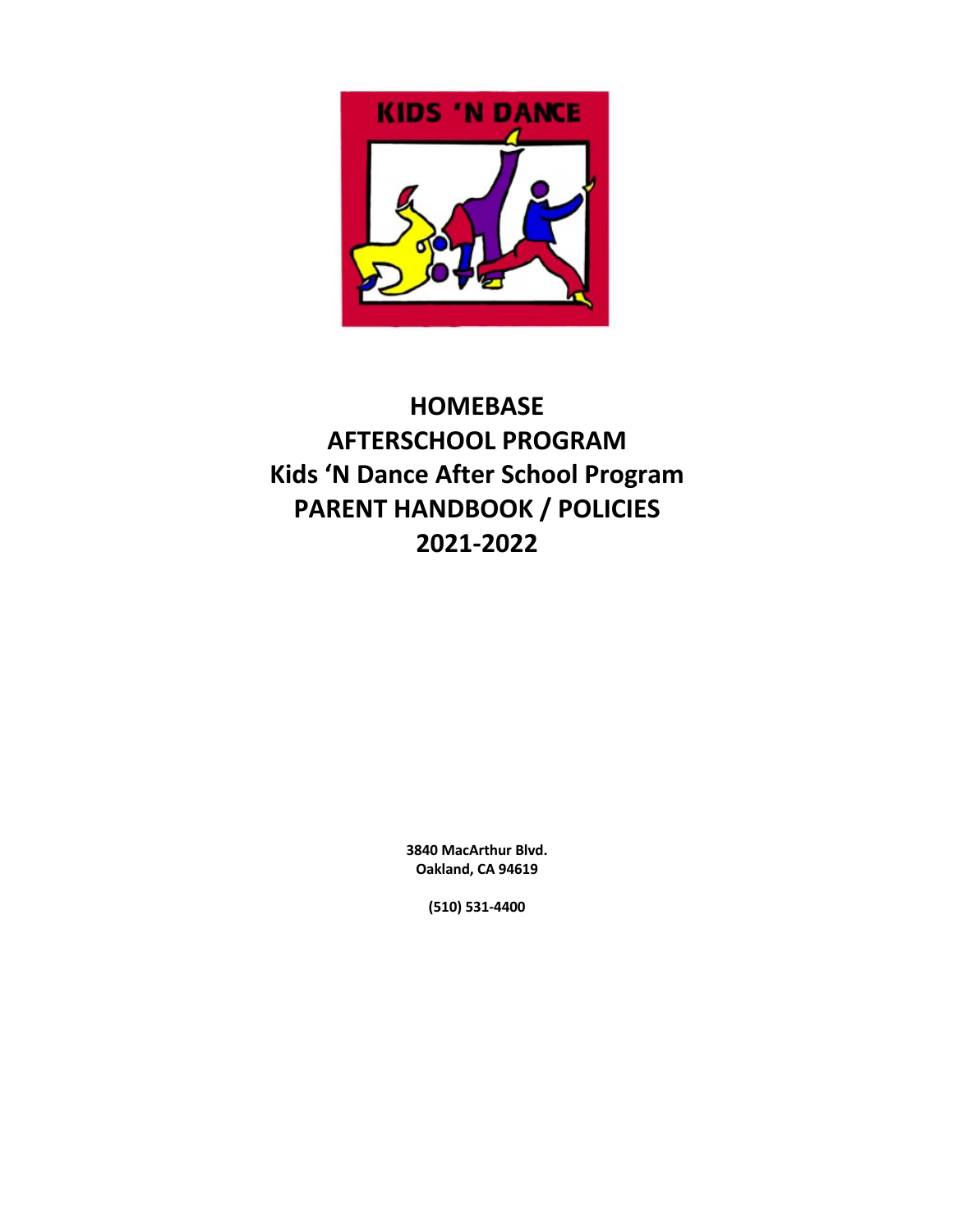# **Kids 'N Dance After School Program – Parent Handbook 2019-2020** Table of Contents

| 1             |
|---------------|
| 1             |
| 2             |
| $\mathcal{P}$ |
|               |
| 2             |
|               |
| 2             |
| 3             |
| 3             |
| 4             |
| 4             |
| 4-5           |
| 6-7           |
| 6             |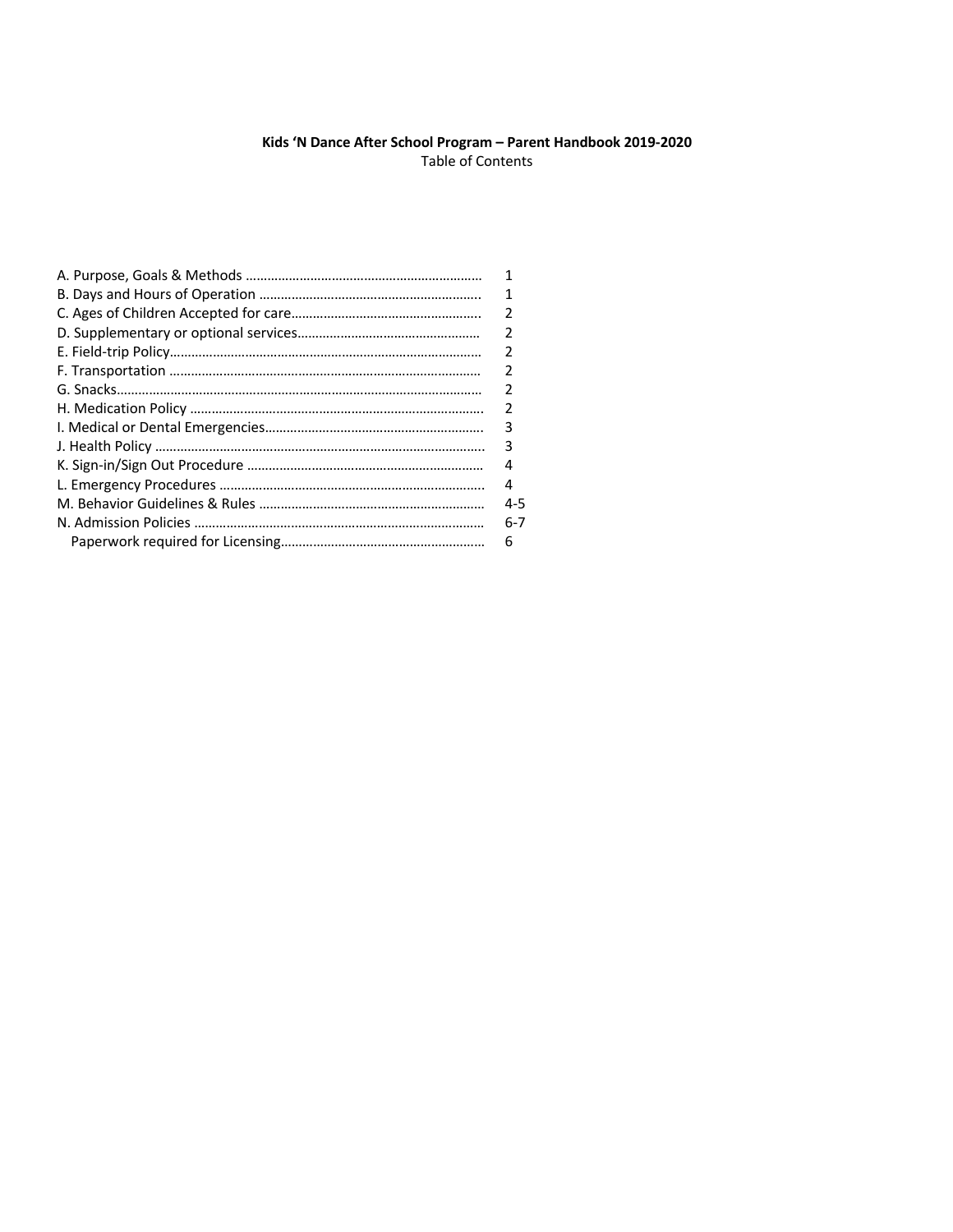# **A. Purpose, Goals & Methods**

Kids 'N Dance After School Program offers a small, nurturing environment for children to make the most of their after-school hours in an environment where staff are highly enganged mentors and leaders of activities. We strive to create a safe, creative, fun filled atmosphere. We strike a balance between the downtime similar to what is found at home, creative activities and games like at a summer camp and a learning community like a school. We make every effort to meet individual children's social, emotional and academic needs. Our low student / staff ratio is one of the primary methods we have for assuring that these needs are met. We believe that students days in school are so highly structured that we build in plenty of options for them to exercise control over what activities they would like to do when once they arrive. Snack is provided in a window of time with an ability to come and go for refreshment between play, homework time is determined based on individual readiness and is organized with groups that are found to work productively together. Gym room and craft time are open ended and children are free to come and go as they please.

# *A general summary of our program:*

1) We provide quality, engaged care to our afterschool kids. We do this by having a small student/staff ratio so that the kids are entertained, engage in activities with staff, and have help managing relationships.

2) We attend to parents individualized homework goals for their kids. Homework guidance is very hands on helping not only with understanding directions but confirming understanding of concepts and accuracy of answers.

3) We offer many play options and encourage kids to explore their creativity. We do this by providing guidance with the special art projects, free access to tools for independent art, pretend play , free play in our gym room, etc

4) We encourage community by supporting kid sponsored clubs, multi-age games, and building friendships.

5) We communicate daily with parents about homework completion and the general wellbeing of their children.

# *Our goals and methods:*

### **Encourage community:**

- Modeling respect and teaching respect in all interactions
- Solidifying the value of relationships by creating activities that build on finding and using connections
- De-emphasizing grade level differences by encouraging games of diverse age groups and not separating activities by grade level

#### **Encourage life skills:**

- Promoting leadership and cooperation in self-directed clubs and activities
- Scaffolding behaviors and skills that support teamwork like listening, being self-reflecting and considerate through modeling and one-on-one coaching as needed

#### **Encourage goal setting and confidence to work towards their accomplishment:**

- Reflecting growth that has already been demonstrated to increase confidence
- Provide achievable goals for students while guiding them through the steps towards those goals
- Inviting students to create their own goals, steps to achieve them, and appreciation not just for meeting the goal but the effort in the process

# **B. Days and Hours of Operation**

#### **AFTER SCHOOL:**

We follow the Oakland Unified School District calendar for days we are open for care. Care is provided for all days that school is in session. Our hours are from dismissal time until 6:00. We accommodate all early out days for the schools

we serve by providing transportation services. Occasionally we will provide full day care vacation days on the OUSD calendar. Those hours are 8:30-6:00.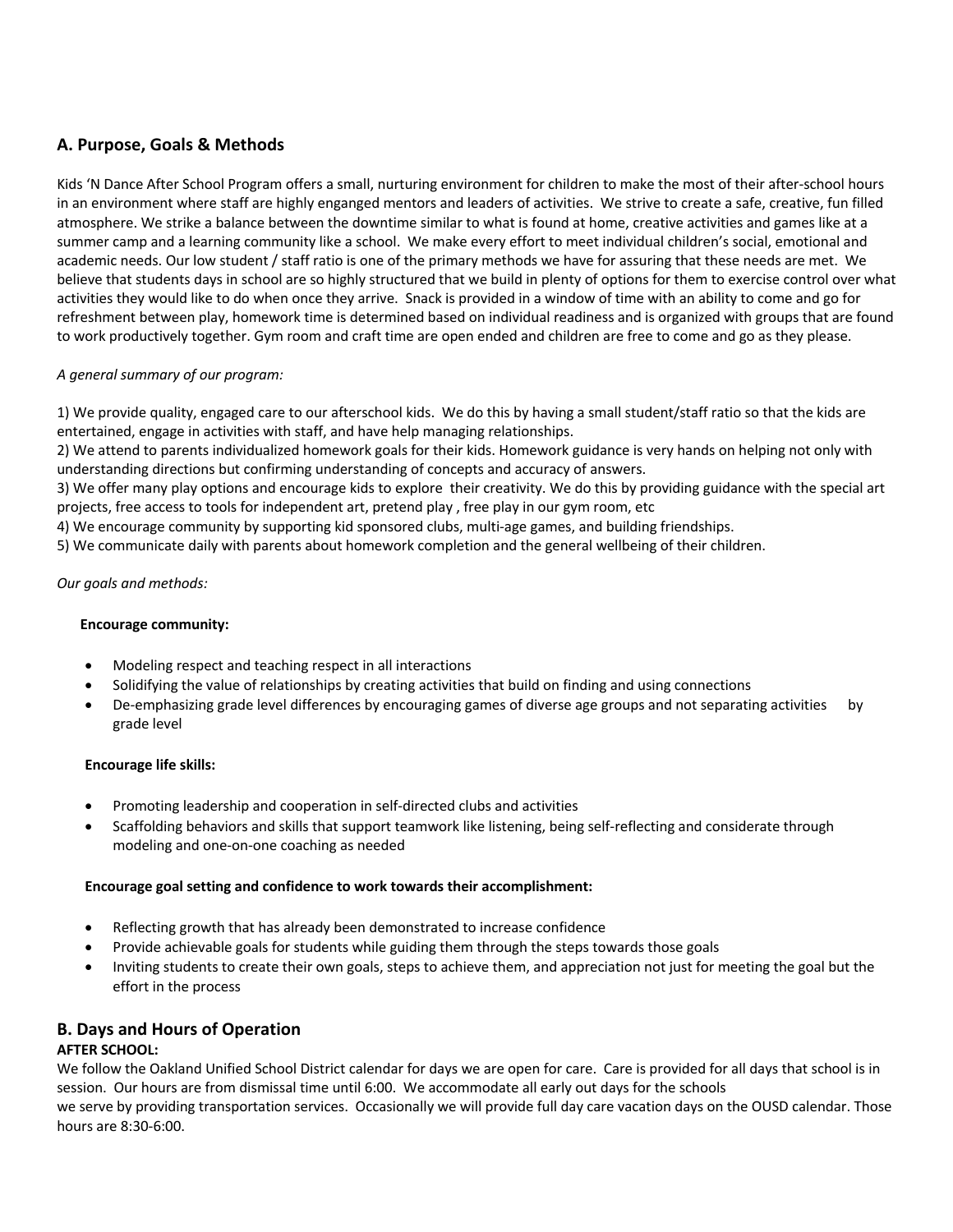#### **1**

# **DAY CARE:**

We provide care M-F from school dismissal time until 6:00.

# **C. Ages of Children Accepted for Care**

We accept all children in grades K-5. Students in Transitional Kindergarteners may be considered for acceptance after having been screened by the Director. This screening involves a simple meeting with the child and parent and a possible trial day to see if the child will get their needs met appropriately in our environment. If school is not in session and a trial is not possible, a transitional kindergartener will be given a one month trial period prior to regular admission acceptance.

# **D. Supplementary and Optional Services**

Students enrolled in Kids 'N Dance's After School Program have the option to attend any of the dance, theater, and gymnastic classes offered by the hosting business (Kids 'N Dance 'N Theater Arts) at a discounted rate of 50% off.

# **E. Field Trip Policy**

Students will rarely go on fieldtrips with the Kids 'N Dance After School Program, however, if they do they will only be to a local park less than 1 mile away (Jordan Park). Advance notice will be provided one month in advance and transportation will be provided if needed, or children will walk one block to Laurel School's playground. Notice will include the day and times of the visit to the park.

# **F. Transportation**

Transportation is provided by drivers licensed in accordance with CHP regulations. Boosters are provided if needed. A prorated amount daily is refunded if you opt to not use our transportation services.

# **G. Snacks**

Snacks are provided daily and consists of:

Two servings (1/3 cup each) of: pretzels, party mix, cheese crackers, granola (One of which can also be: animal crackers or vanilla wafers) Cheese stick OR one apple, orange, or banana 7 oz cup of Apple Juice or Cran-raspberry Juice

Parents may ask that their child finish lunch prior to being served snack.

# **G. Incidental Medical Services**

All medication must be provided to Kids 'N Dance After School Staff by the parent or by the school's office staff if the child is required to take it while at school on the same day. These guidelines must be followed:

- 1. You must fill out a Parent Consent Form for dispensing medication. Those with asthma need to have an Asthma Action Plan on site and have a Nebulizer Consent Form completed. Those with allergies requiring possible antihistamine or epipen use must have a completed Allergy Action Plan on site.
- 2. **No medication (prescription or non-prescription) will be dispensed to any child unless:**

**a) It has been prescribed by a doctor or is an over the counter medication provided by the parent and parent provides dosage information and frequency that is no more than what is on the OTC label.**

**b) It is in its original bottle**

**c) The bottle has the prescription number and expiration date, and** 

**d) We have written consent from a parent or urgent emailed consent to dispense ibprophen or tylenol based on labeled instructions in the event of a high fever prior to pick up from sudden illness**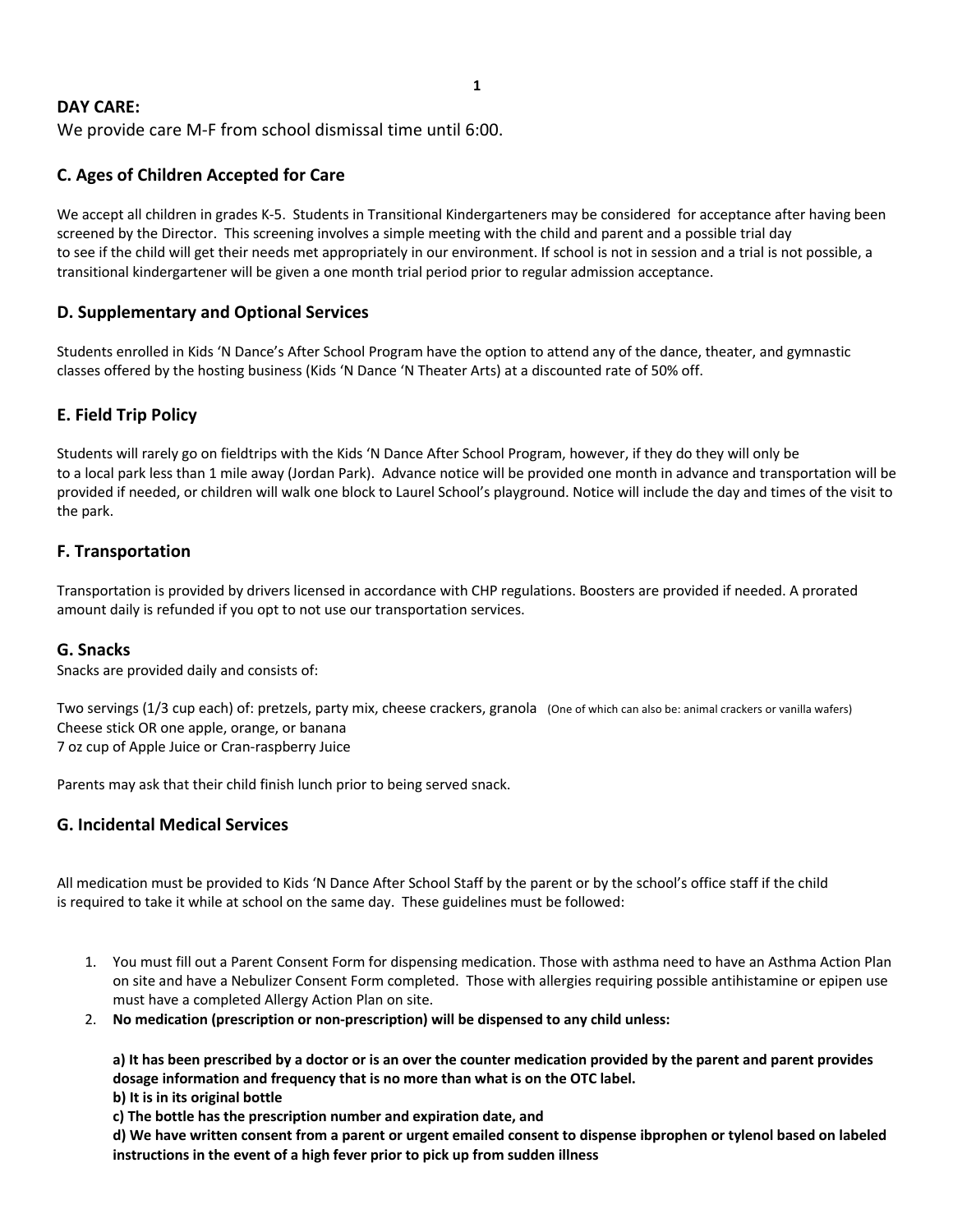- 3. Children may not carry or take any medication, vitamins, or aspirin. Only the director or your child's teacher may give your child any medication.
- 4. Parents must provide measuring spoon with liquid medicine.

# **Unusual Incidents**

Any incident deemed unusual or severe will be reported to licensing through an Unusual Incident report within 24 hours, with a written report to follow within 7 days. Use of regularly scheduled medicines as prescribed such as inhalers or medications will be considered typical, and not unusual, and will not be reported. Unusual or severe incidences would include any use of an epi-pen as well as any symptoms that merited a call to the parent, and any symptoms that require immediate medical attention.

# **Prescription Medications**

Prescription medications will be administered only if the medication is in its original container with a prescription label attached. The medical provider's recommended dosage must be on the label as well as the child's name. The Consent to Administer Medication form will be completed by the parent and staff to ensure all staff can administer the required medication. All medications will be current and will not exceed the expiration date as listed on the medication container. Teaching staff will document each time the medication was given using the medication log. The teacher will initial the medication log after each dose is administered and the parent/guardian will sign at the end of each day as needed.

# **Over the Counter Medications**

OTC medications will be administered only if the medication is in the original container and parent has completed the Consent to Administer Medication form. Teaching staff, or other staff administering the medication, will be trained and document each time the medication is given using the medication log. All staff will initial the medication log after each dose is administered and the parent/guardian will sign at the end of each day as needed.

#### **Other Medications**

Epipens, Inhalers, and other medications will only be given with a prescription according to the health provider instructions. All care plans will be reviewed by the Site Director. Additional training will be given as needed to address each individual care plan. The Consent to Administer Medication form will be completed by the parent and staff to ensure all staff can administer the required medication as needed. Teachers or other staff administering medication will document each time the medication was given using the medication log. Staff will initial the medication log after each dose is administered and the parent/guardian will sign at the end of each day as needed.

#### **EPI Pens**

In order to have an Epipen on site, children must have an Allergy Action plan completed by their medical professional. The Allergy Action plan will identify the symptoms to look for and will indicate when an Epipen should be used. Children with allergies are listed on roster.

# **Record Keeping**

Medical records will be obtained for all incidental medical services needed. All documents will be maintained in the child's center file and also will be in the Incidental Medical Services Binder stored near the medication.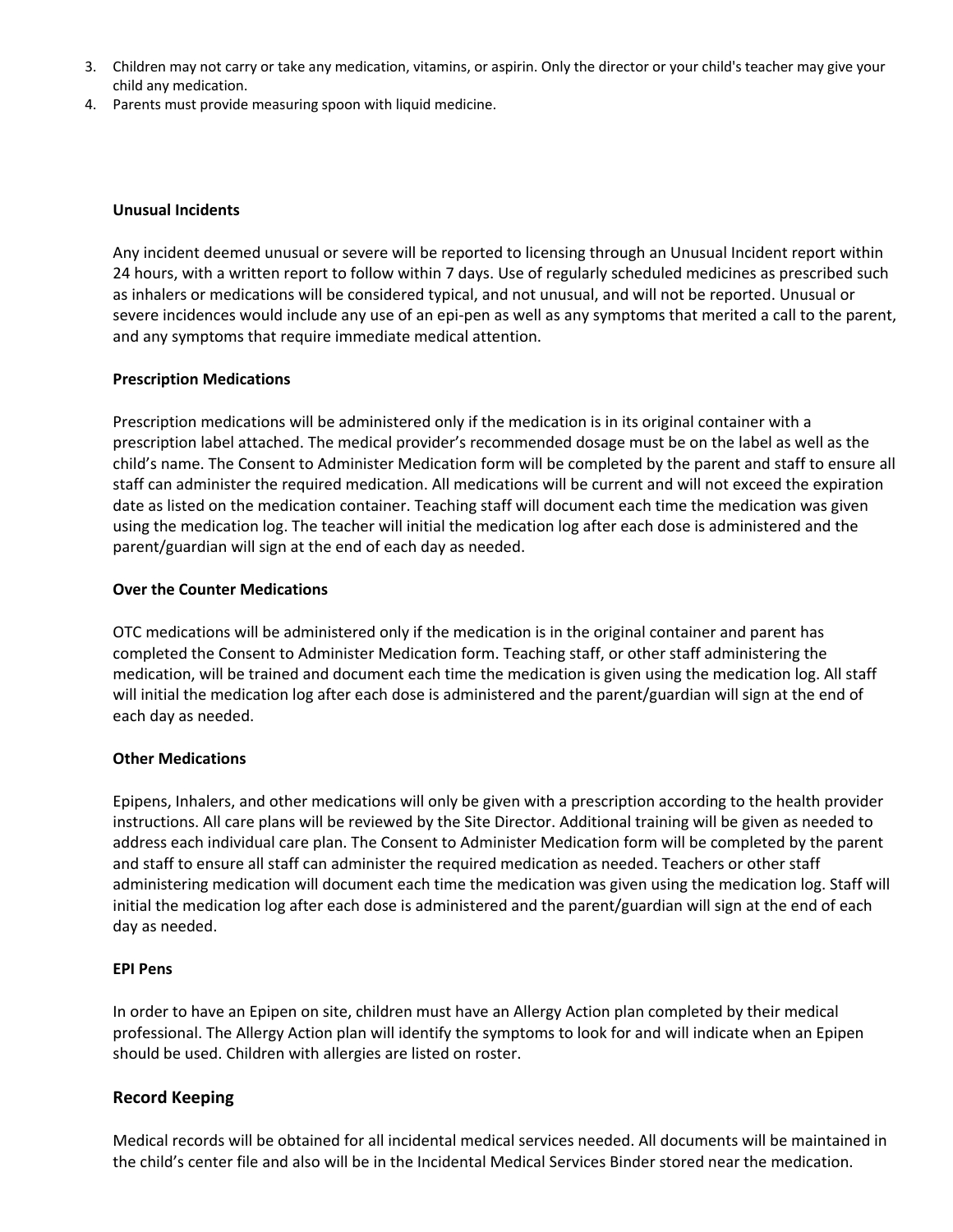Other documents used for record keeping include: verification of staff training, asthma action plan, allergy action plan, , nebulizer consent, medication administration consent, medication log and record of extra health needs on roster. In addition, case notes from staff and the Health Specialist will document the follow up needed for each child requiring medications.

# **Storage**

All medications are stored in kitchen cabinet in tupperware out of reach (6ft high) Each child will have individual medications stored in a zip lock bag in the medication backpack. Each zip lock bag will be labeled with the child's name and the date of medication expiration. All medications requiring refrigeration will be kept in a locked medication box in the refrigerator and will be labeled with child's name and date of medication expiration. It is the parent's responsibility to collect the medication from the center once the medication is no longer in use and to replace before it expires.

# **Administration**

Teaching staff and Site Directors are the primary staff trained to administer all medications. All medications will be brought to every field trip and evacuation due to drills and emergency situations, and will be carried in the tupperwear.

# **Training**

Annual trainings for all staff to address medication administration, storage, and procedures will be conducted. Individual trainings will take place on site for each child in order for staff to review each individual health provider recommendation.

### **Precautions**

Gloves will be worn while administering any medication to ensure universal precautions are met. Hands will be washed prior to medication administration and immediately after medication administration.

# **I. Medical or Dental Emergencies**

The staff will care for minor injuries or health conditions in accordance with First Aid Guidelines of the American Red Cross. Should there be an emergency, parents and other persons listed on the child's Emergency form will be called. Your specific instructions will be followed. If none of these people can be reached, we will call the physician you have listed. If necessary, we will take the child to Kaiser Hospital. **Please notify us of any changes and update emergency information and phone numbers.**

All moderate or major accidents will be reported immediately to the Director. Accident reports will be written by staff at the time of the injury, signed by an administrator, given to parents, and copied for the child's file. Close supervision of children is the best anecdote to accidents. Use risk management to keep the environment safe and hazard free.

### **J. Health Policy**

# **SEE COVID AGREEMENT IN SEPARATE DOCUMENT**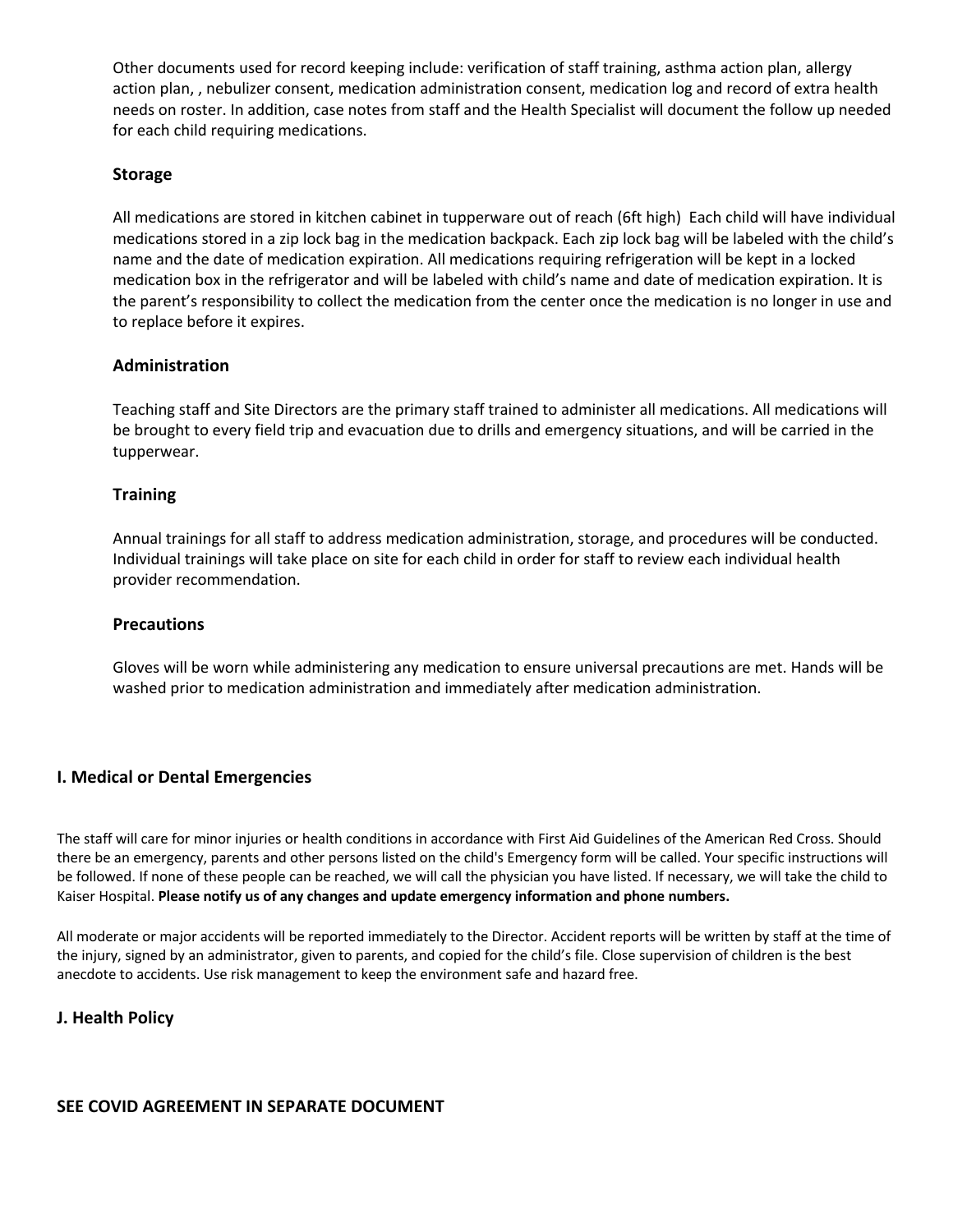We reservesthe right to refuse participation to any student deemed by the Director to be at elevated medical or emotional behavioral risk. We also reserves the right to request clearance from a licensed medical or mental health professional at any time prior to or during the school year to allow participation. **Contagious diseases must be reported by the parent as soon as the illness has been diagnosed so that other parents may be notified of the possible exposure.** 

### **Attendance restrictions**

A child with the following symptoms may NOT our program:

- 1. Conjunctivitis (pink eye).
- 2. Fever in excess of 100.0 degrees (must be fever free for 24 hours).
- 3. Excessive sneezing or coughing.
- 4. First three days of a cold.
- 5. Unidentified rash.
- 6. Ear infection not seen by a physician.
- 7. Vomiting or diarrhea.
- 8. Lice (please see Lice Policy below)

It is helpful to us in understanding and caring for your child if you keep us informed of factors of significance at home, such as the birth of a baby, prolonged illness in the family, a parent being away, death closely affecting the child, moving, etc.,

# **Lice Policy**

We need to be more conservative than OUSD due to the nature of our activities. Play time in our gym room often involves more "rough housing" and head-to-head contact increasing the likelihood of the lice spreading. While we do not have a "no nit" policy, we feel we need to restrict activities if nits are discovered after treatment. Live bugs found, however, require immediate pick up. ALL STUDENTS ARE CHECKED ONCE A WEEK WHEN ANY CHILD IN THE PROGRAM HAS LICE UNTIL 10 DAYS AFTER TREATMENT OF THE STUDENT THAT HAD LICE

We would appreciate you following these steps when you discover you child has lice:

- 1. Notify us when lice/nits are discovered
- 2. Students will be asked to not attend our program until formal treatment with a pediculicide has started.
- 3. Follow the treatment protocol from the California Department of Public Health which requires the use of a pediculicide (preferably chemical), morning nit combing for two weeks and re-treatment with a pediculicide in 7-10 days if nits are still present
- 4. Students will be checked for lice every day upon arriving at KND for 10 days following treatment. If nits are discovered, we will ask children not to use the gym room or sit on the couch upstairs. It is extremely time consuming and costly for us to decontaminate our aerial silks, the hammocks, the crash mat and our upholstery. Please explain to your children that the restriction is not punishment, but to help them and their friends not get re-infested/infested.
	- **3**
- 5. Students with longer hair are asked to wear it up, preferably in a single braid, until it is determined that re-treatment is not necessary (at least 10 days)

We understand the sensitive nature of being singled out because of having lice and do our best to handle it nonchalantly while also handling misconceptions of lice and how they spread.

# **K. Sign in / Sign Out procedures**

Entrance and exit should always be from the back entrance to the building using the gate code to enter. Please be sure to discretely use the code and close the gate behind you.

All parents must sign out their child with their FULL NAME in the attendance binder. Alternate pick-up persons must be on file prior to their being picked up. You must call and speak to the Director in person if you have an alternate person picking up who is not listed on file. Please list the time of sign out next to your name.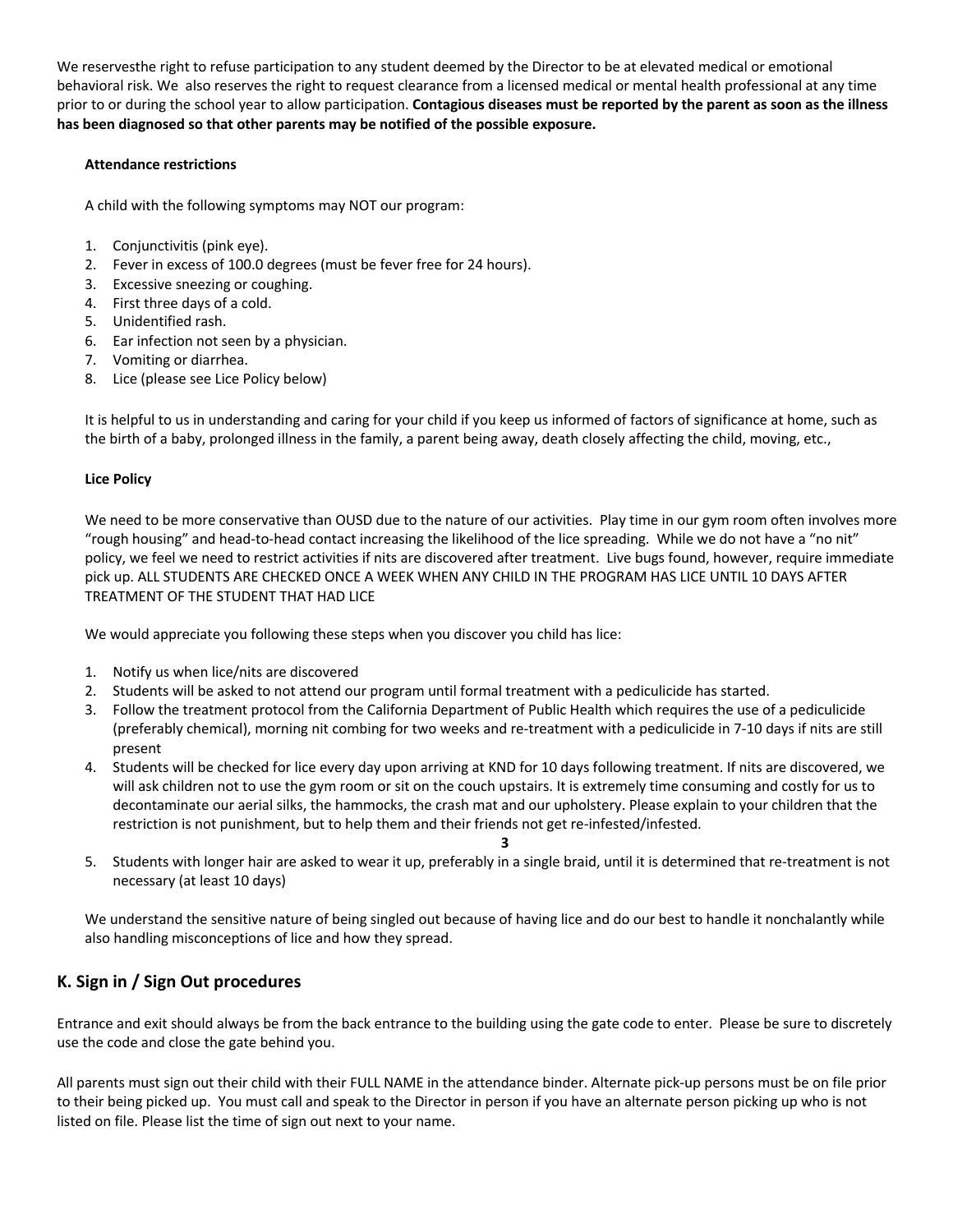If you drop off your child yourself as opposed to using our transportation, your child needs to be signed in as well with the time of drop off recorded.

# **L. Emergency Procedures**

#### IN THE EVENT OF AN EMERGENCY THAT MAKES LOCAL PHONE CONTACT CHALLENGING AND THE PROGRAM CAN NOT REACH YOU UPDATES WILL BE PROVIDED TO THE FOLLOWING OUT OF STATE NUMBER: Terri Mueller 314-330-8156

The afterschool program holds regular scheduled emergency drills with the children in the event that there is a fire, earthquake, or other emergency. An Evacuation Plan posted the bulletin board. The alternate location, should one be needed is at 4145 Maybelle Ave, Oakland, CA – the Director's home which is 5 blocks away. In the event that there is a regional emergency, such as an earthquake, while children are offsite, or during pick up times, drivers are trained to return to the closest pick-up school and call the director, then parents.

# **M. Rules for Behavior**

#### **Our Afterschool Rules**

- 1. Treat each other with respect: use respectful language and tone of voice at all times. No teasing or foul language.
- 2. Respect each other's space: no hitting, pushing, or kicking. Find a positive way to resolve conflicts.
- 3. Respect each other' s property. Do not take other child' s things or damage other child' s things.
- 4. Respect our environment. Work with your group to keep your areas clean. Help the Afterschool to "tread lightly" by recycling, reusing, and respecting nature.
- 5. Listen to staff and other adults at all times. Follow directions.

#### **Additional Standards of Behavior**

Our program is a place where all children can feel safe, nurtured and accepted. In order to facilitate a healthy and positive environment for all, the following behavioral standards have been set:

- 1. Ridiculing and teasing are not allowed. Children are reminded about this policy in a gentle but firm manner. It is explained that the above behavior makes all of us feel bad, and often times results in aggressive physical acting out.
- 2. Physically violent and aggressive behavior is not allowed. A child will be sent home immediately if they are involved in a physical altercation.
- 3. Aggressive and vulgar language is not allowed. Children are reminded about this policy in a firm manner.
- 4. Graffiti and other action that damages the premises will be dealt with by charging parents for the damage.
- 5. The staff is here to create a positive environment for all involved. A child who compromises the effectiveness of the staff (e.g., non-cooperation, not listening, being in an unsupervised location) will be dealt with in a gentle but firm manner.
- **4** 6. Any type of toy or garment that depicts or is a representation of acts of war and violence, drugs or alcohol is not allowed at our program. It is also recommended that personal toys not be brought to Afterschool. Lost or damaged items are not the responsibility of our program.
- 7. Weapons, pets, alcohol (except at certain community celebrations), and illegal substances are not allowed.
- 8. Repetitive occurrences (3) of any of the above behavior after repeated warnings may result in expulsion from Afterschool without a refund. Parents will be notified prior to any action taken.

#### **Language**

Our goal is to encourage positive social skills and friendship building. The use of inappropriate language (teasing, put-downs, namecalling, swearing) is not acceptable. If the inappropriate language continues, the same procedures for behavioral discipline apply.

#### **Van Rules**

- 1. Children will sit in designated seats, (bottom to bottom, back to back.)
- 2. Children will always be seated while van is in motion
- 3. No body parts outside windows or doors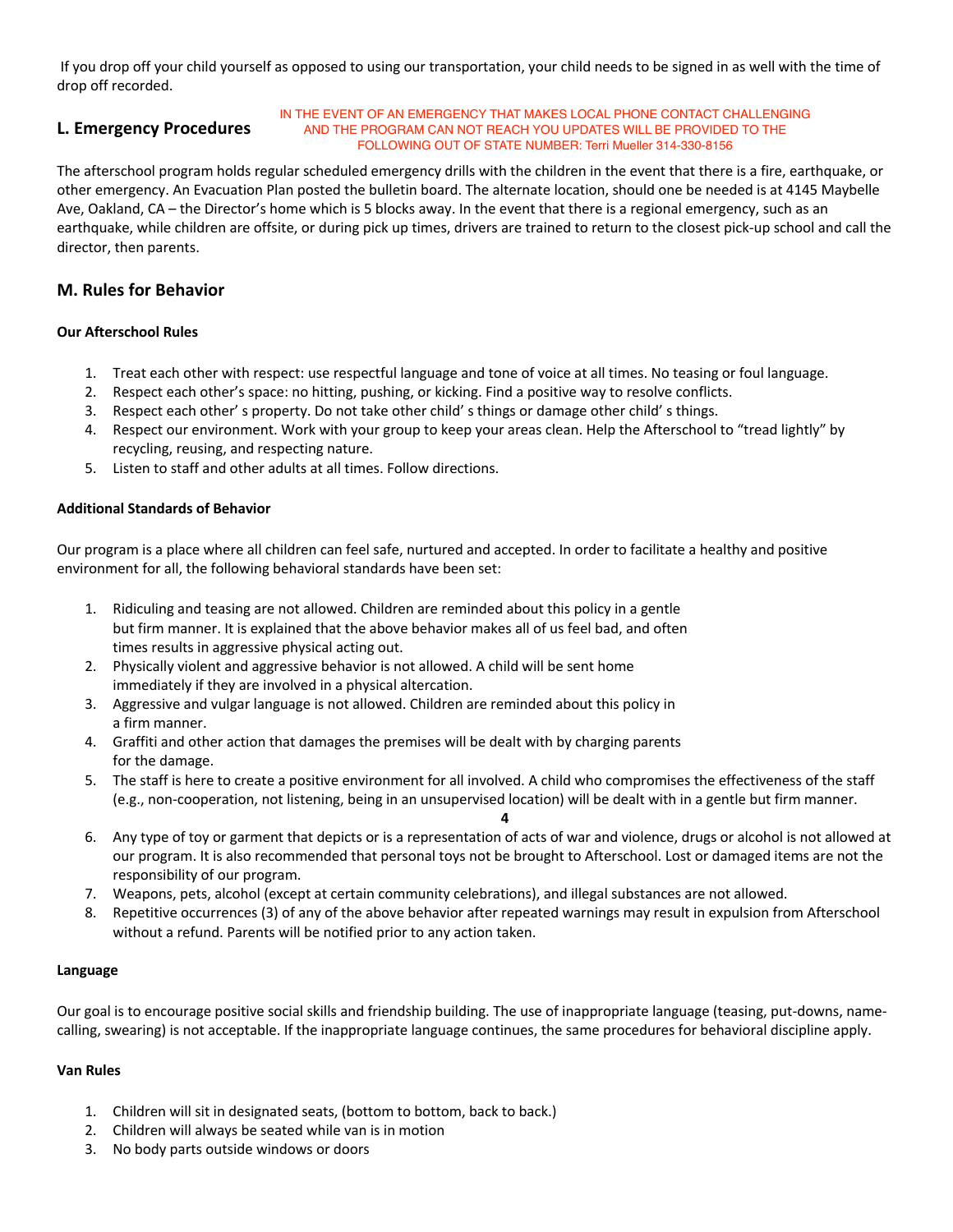- 4. Children must keep voices at moderate level (No screaming  $\circledcirc$ )
- 5. Children will not distract the driver: this includes throwing things or violent behavior
- 6. Children will sit in boosters when required, and will wear seat belts at all times
- 7. Children without explicit parent permission will not sit in the front seat and only those over 9 will be permitted.

#### **Misconduct and Discipline**

Discipline is not a punishment; it establishes a positive structure within which the child can grow without hurting him or herself, others or damaging property. The staff follows these rules and will help your child to understand them and follow them. We will not allow behavior to continue if it appears that your child will hurt him or herself or someone else or that property will be damaged. Our teachers implement this policy with the constructive techniques that we have established below:

- 1. When behavioral problems arise, we stop the misconduct immediately.
- 2. We talk to the child or children involved and give them a clear message as to why their particular behavior is not acceptable as well as tell them the consequences of further misconduct (for example, sitting out from an activity for a set time period).
- 3. We try to redirect their energy into something more productive.
- 4. Should misconduct persist, consequences (such as sending them to another activity) are consistently enforced. Parents will be notified.
- 5. If a child seems to be misbehaving consistently, or if we feel that he or she has misbehaved in a way worthy of parental attention, we will arrange a parent conference to see how we can all work together to improve the situation. At this point, a "behavior contract" will be created with the child to outline the steps to follow and will be signed by the child, the parent and the Director of Youth and Family Programs.
- 6. If the child's conduct continues to present a problem, we will call the parents and have them take the child for the afternoon, or arrange for the child to spend the next day at home.
- 7. If unacceptable behavior continues, the parents will be given two more warnings in writing.
- 8. If the unacceptable behavior continues after the behavior plan and two written warnings the child will be asked to leave the program without deposit being refunded.
- 9. In the event of severe physical aggression, we will immediately call the parents, and arrange for a conference in which we will list subsequent consequences.

**Disciplinary Restrictions** Along with the techniques above on what to do when faced with children's behavioral problems, below are also techniques on what **not** to do concerning the same:

1. The staff is prohibited from using any corporal punishment, which is defined as the use of negative physical touching. Some examples are spanking, slapping, tapping, pulling ears, arms or hair, pinching, lifting by one arm against the child's will if for a punitive reason. This list is not all-inclusive. Any infraction of this requirement will result in the immediate firing of the staff member using the punishment.

2. Staff are also required not to use any child handling technique which results in unusual punishment, infliction of pain, humiliation, intimidation, ridicule, coercion, threat, mental abuse or other action of a punitive nature.

# **N. Admission Procedures**

#### **Who is eligible to attend:**

We accept all children in grades K-5. Students in Transitional Kindergardens may be considered for acceptance after having been screened by the Director. This screening involves a simple meeting with the child and parent and a possible trial day to see if the child will get their needs met appropriately in our environment. If school is not in session and a trial is not possible, a transitional kindergardener will be given a one month trial period prior to regular admission acceptance.

#### **Session Options:**

Sessions will be broken down into TWO sessions: before and after winter break based on OUSD's calendar.

#### **Deposits for Pre-Registration:**

The deposit, which is equal to one month's fees, ensures your child's space for one session. A month before the end of the session, we will ask that you notify us of any changes in number of days or changes for days of the week that you expect for the following session. Reducing enrollment without proper notification will result in a portion of the deposit is forfeited equal to the reduction of days per month. Deposit is non-refundable prior to attending the fall session.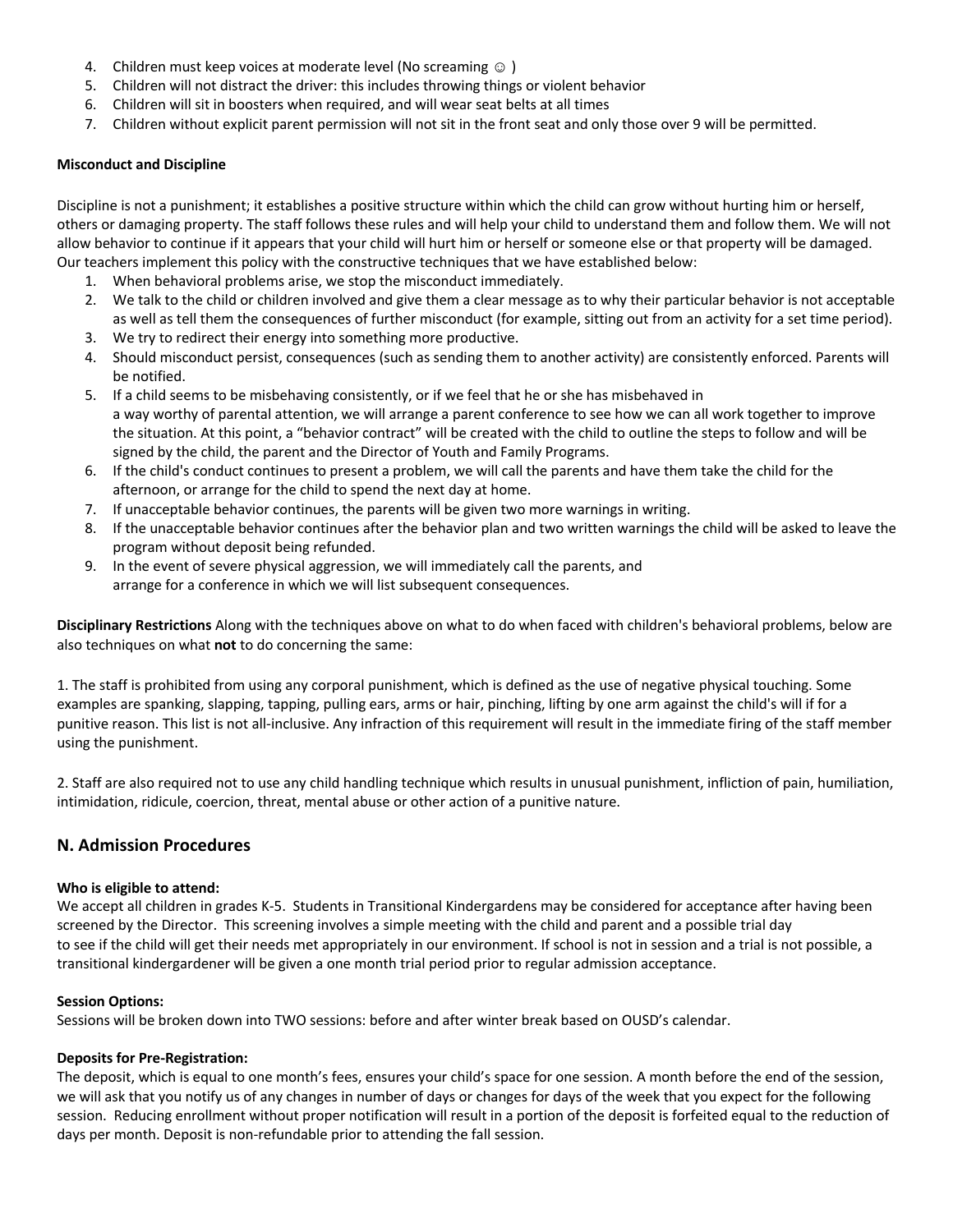#### **E. There are several important forms that must be filled out prior to the beginning of enrollment.**

**The forms include:** Notification of Parents Rights, Personal Rights form, Identification and Emergency Information, Consent for Emergency Medical Treatment, Child's Pre-admission Health History

These forms are not yet available on line and must be picked up and returned completed. Please remember the following:

- Each child needs his/her own form (even if the medical information is the same for siblings)
- New forms are needed every year ("on file" forms from previous years CANNOT be reused)
- *No child will be able to attend Kids 'N Dance After School Program without these forms in our files.*

**Registration Terms:** Fall session begins at the start of school and ends at the beginning of winter break (per OUSD calendar). The second session extends from the end of winter break until the end of the year. The terms of this registration contract will remain in effect throughout both sessions unless written notice is given to discontinue attending for the second session.

**Deposit:** The deposit, which is equal to one month's fees, ensures your child's space for one session and may be rolled over to a following session. It will be credited to the last month of your last session's fees. At that time, any balance remaining will be refunded. In the first 2 weeks of November, we will ask that you to complete a "Change in Registration" to reduce days for the second session. Reducing enrollment prior to the end of the session or without submitting the "Change in Registration" form will result in a portion of the deposit being forfeited equal to the reduction of days per month. An increase in enrollment will require additional deposit equal to the number of days added per month.

**Calendar:** Kids 'N Dance's after school program follows the Oakland Unified School District's school calendar. You are only charged your registered days when OUSD schools are open. Additional care during professional development days and school holidays are not currently scheduled. Please discuss your needs with us as they come along and we will see if accommodations can be made.

**Registered Days:** Each child is registered for specific days of the week. Days within one week may be traded as space allows and notice is given. Extra days needed beyond those registered for must be reserved in advance and will be added to the next month's invoice. Your child's current daily rate will apply. If your child is absent for a registered day, there are no make-ups or refunds.

**6**

**Kids 'N Dance Classes:** Classes are half off when taken on registered after school program days. Pre- registration discounts do not apply for classes that are already discounted. Musical theater parent opt out fees are not discounted.

**Sibling Discounts:** Full payment is required for the sibling attending most often. 25% off will apply to siblings attending less often.

**Pre-Registration:** Submitting this form with deposit will reserve your child's spot for the fall session. Deposits are non-refundable if changes in registration are made prior to the end of the first session. Days of the week preferences are on a first come, first served basis.

**Payment:** Fees are pre-paid by the first of the month. Invoices for the exact amount are emailed the week before. You are not charged for days OUSD is closed. Payments are considered late after the first Friday of the month. Afterwards, a \$20 late payment fee/week applies. Having a credit card number on file can make automatic payment possible.

**Communication/Absences:** If your child is absent for a registered day, there are no make-ups or refunds. Notify your child's van driver of same day absences at least one hour before pick-up time to avoid confusion. A \$5 fee will be charged if notification is not given. For advanced notice absences notify Marielle, not your child's driver. Please program Marielle's cell number in your phone (510) 703-7460 and your child's driver's number (to be provided) DO NOT use the general Kids 'N Dance number urgent communication.

**Pick-up/Sign Out:** Pick up from the program is 5:45 but will not be considered late until after 6:00. \$1.00/minute will be charge for late pick up after 6:00. Please sign out your child daily according to guidelines